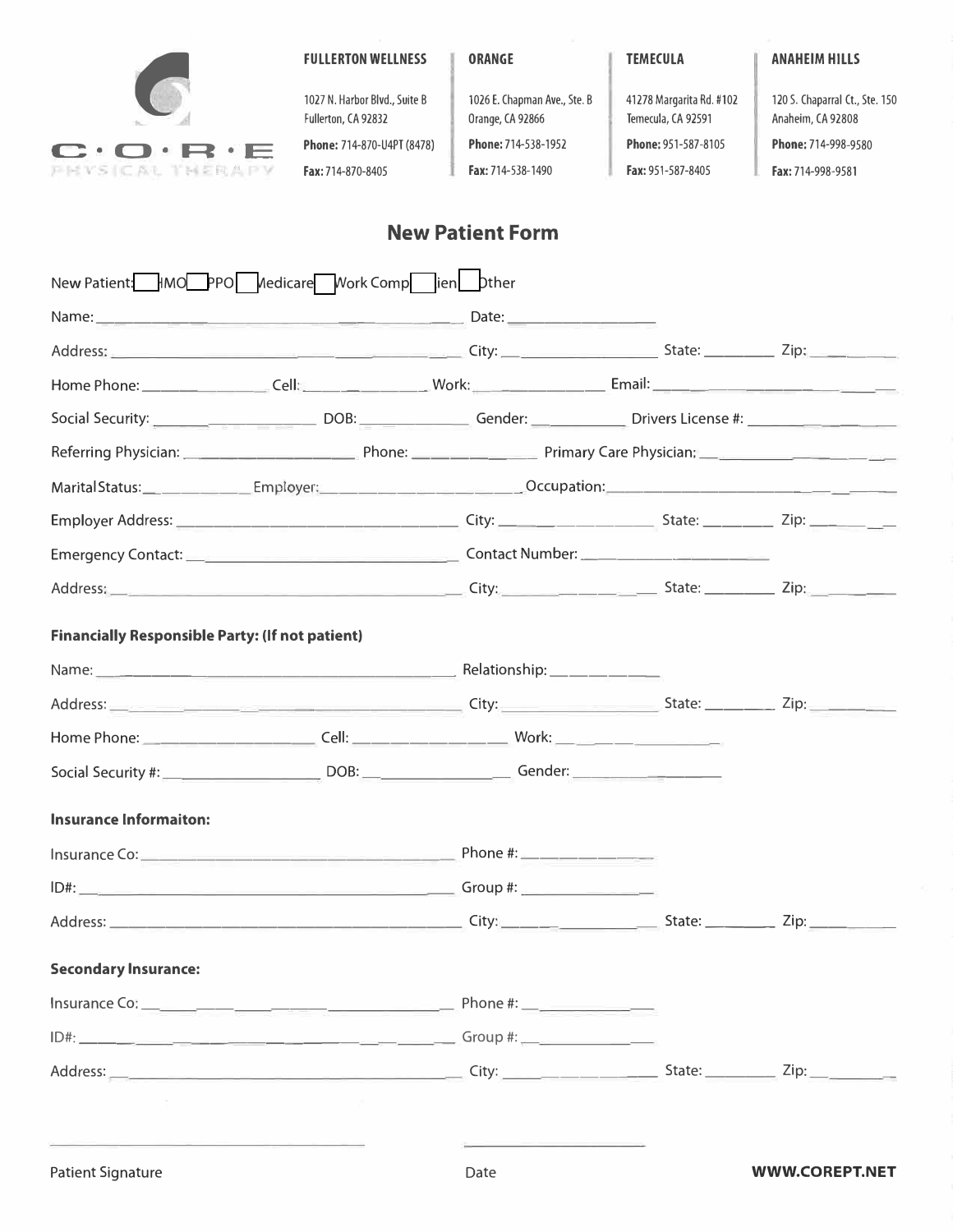

#### **FULLERTON WELLNESS**

1027 N. Harbor Blvd., Suite B

Phone: 714-870-U4PT (8478)

Fullerton, CA 92832

Fax: 714-870-8405

ORANGE

Orange, CA 92866

Phone: 714-538-1952

Fax: 714-538-1490

1026 E. Chapman Ave., Ste. B

41278 Margarita Rd. #102 Temecula, CA 92591 Phone: 951-587-8105 Fax: 951-587-8405

120 S. Chaparral Ct., Ste. 150 Anaheim, CA 92808 Phone: 714-998-9580 Fax: 714-998-9581

**ANAHEIM HILLS** 

### **Insurance Benefit Information**

We will be happy to review these benefits with you and you as the patient agree to pay any remaining balance after your carrier has paid our claims. Your insurance benefits have been quoted to us by your insurance company and we assume no liability for any errors made by your carrier in their information provided. We will be happy to review these benefits with you and you the patient agree to pay any remaining balance remaining after your carrier has paid our claim(s). The fact that your insurance has been verified does NOT release you or is in no way in lieu of your payment responsibilities to our office. Your acceptance of medical care from our office will suffice as your agreement to the above in lieu of your signature if not provided.

Patient/Parent/Responsible Party

Date

Assignment of Insurance Benefits & Acknowledgments:

- 1. Regardless of any third party contract agreement you feel we may have, the patient is ultimately responsible for any services rendered and/or products dispensed at or from CORE Physical Therapy/Fullerton Wellness Center. We will of course attempt to bill your insurance for any services rendered, but any balance or denied charges are the responsibility of the patient. You will also be responsible for any legal or collection fees incurred in collecting any unpaid balances.
- 2. If you would like us to bill your insurance, then it is understood that you hereby assign to CORE Physical Therapy any and all benefits from your insurance carrier.
- 3. By signing below you authorize CORE Physical Therapy to release any information necessary to insure processing of your billed claims. This includes but is not limited to any third party payors, attorneys, employers etc...
- 4. Patient acknowledges that they have received a copy and read our HIPAA Compliance Practices and has received a copy if requested.

|  |  | Patient/Parent/Responsible Party |
|--|--|----------------------------------|
|--|--|----------------------------------|

Date

(Please check with our front office staff if you have any further questions. Thank you)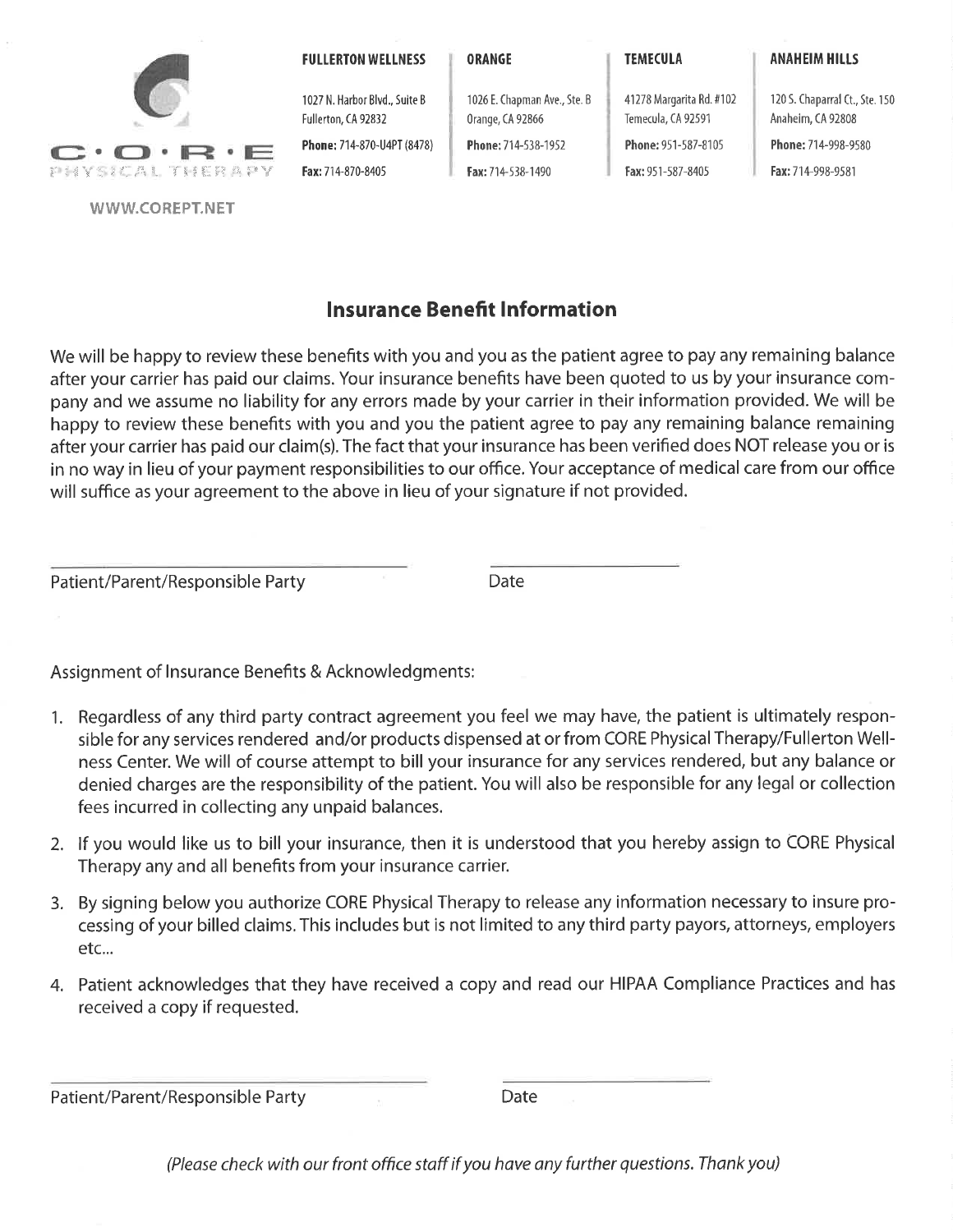

#### **FULLERTON WELLNESS**

1027 N. Harbor Blvd., Suite B

Phone: 714-870-U4PT (8478)

Fullerton, CA 92832

Fax: 714-870-8405

#### ORANGE

Orange, CA 92866

Phone: 714-538-1952

Fax: 714-538-1490

1026 E. Chapman Ave., Ste. B

**TEMECULA** 

41278 Margarita Rd. #102

Phone: 951-587-8105 Fax: 951-587-8405

Temecula, CA 92591

120 S. Chaparral Ct., Ste. 150 Anaheim, CA 92808 Phone: 714-998-9580 Fax: 714-998-9581

**ANAHEIM HILLS** 

# **Cancellation/No Show Policy**

Successful rehabilitation depends not only on the skill of your Physical Therapist, but on the commitment, attendance and efforts of you the patient as well! At CORE Physical Therapy we have always prided ourselves on working with our patients in a timely manner so that the therapy process has the most minimal impact in our patients precious time. In addition, your timely attendance is important to facilitating short wait times and optimal patient flow.

The staff at CORE Physical Therapy is committed to accommodating your scheduling needs. In return, CORE Physical Therapy expects 24 hours notice prior to rescheduling or canceling of an appointment. We understand that patients can become ill on occasion or that work or other family/life circumstances can arise. Therefore, we will allow for two (2), no show or last minute cancellations to assist patients with this process. However, patients who chronically cancel or do not show for appointments, will be assessed a \$35.00 cancellation/no-show fee on the third, (3rd), offense. Our office has set this time aside to accommodate your requested schedule and without the proper notice we are unable to provide the opportunity to another patient who may have requested the same time.

Thanking you in advance for your understanding.

Sincerely,

Matthew Reekstin MPT, MBA

I have read the cancellation policy and understand that I will be responsible to pay a cancellation/no show fee of \$35.00 as indicated above.

Patient/Responsible Party Signature

Date: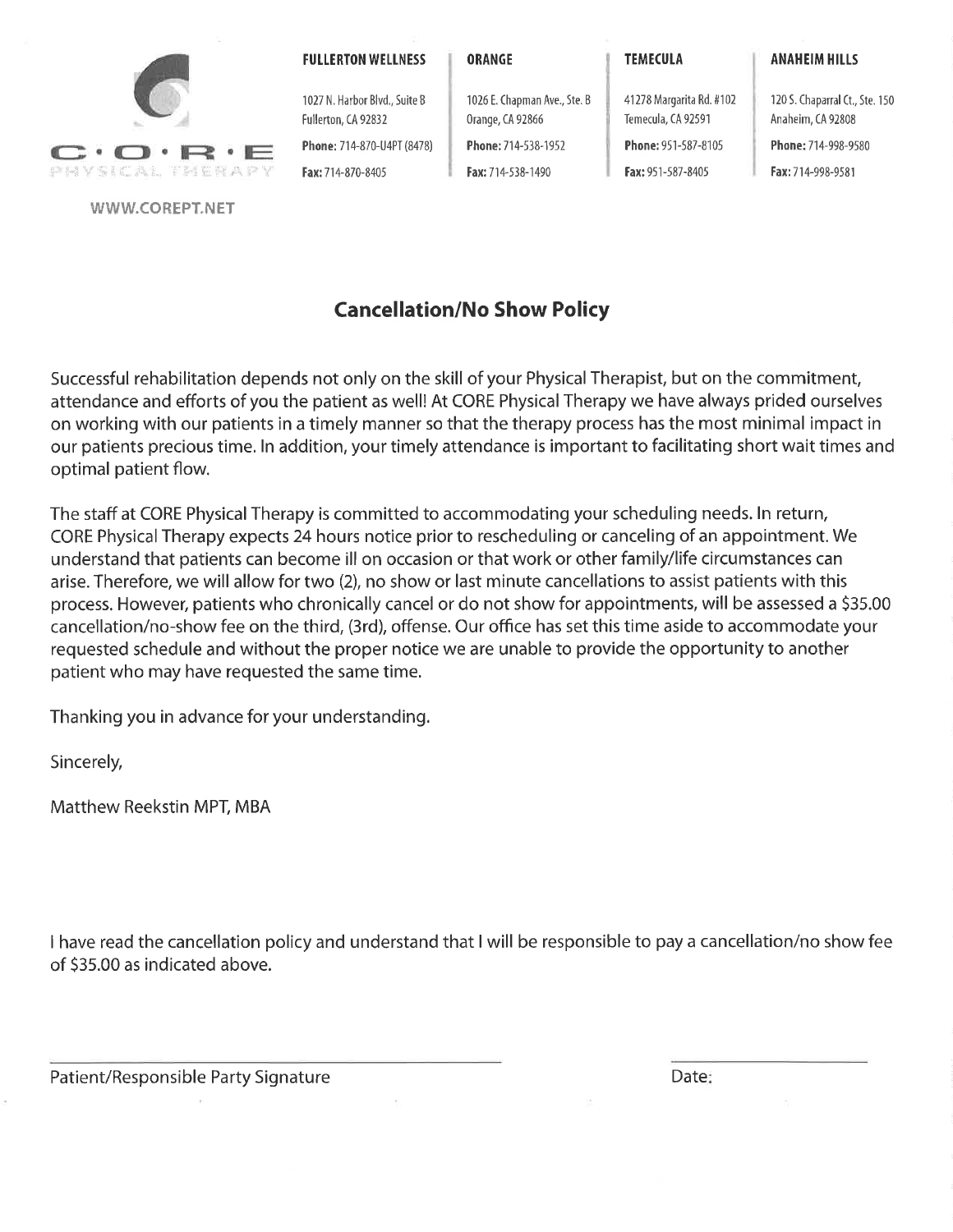

**FULLERTON WELLNESS** 

1027 N. Harbor Blvd., Suite B

Phone: 714-870-U4PT (8478)

Fullerton, CA 92832

Fax: 714-870-8405

ORANGE

Orange, CA 92866

Phone: 714-538-1952

Fax: 714-538-1490

1026 E. Chapman Ave., Ste. B

**TEMECULA** 

41278 Margarita Rd. #102 Temecula, CA 92591 Phone: 951-587-8105

Fax: 951-587-8405

120 S. Chaparral Ct., Ste. 150 Anaheim, CA 92808 Phone: 714-998-9580 Fax: 714-998-9581

**ANAHEIM HILLS** 

**Consent for Treatment** 

Consent for Physical Therapy: Knowing that I am suffering from a condition requiring diagnostic or medical treatment, I hereby consent to care by CORE Physical Therapy as they may deem necessary by their judgment, under the prescription of a licensed physician. I do hereby voluntarily consent to the rendering of care for a condition requiring physical therapy services. I understand and expect that the care I receive by CORE Physical Therapy will meet customary standards. I do understand that medicine is not an exact science and acknowledge that diagnosis and treatment may involve risks of injury. I acknowledge that no quarantees have been made to me as a result of examination of treatment. I hereby authorize CORE Physical Therapy to retain any records for use, for research and for teaching purposes.

If I refuse treatment that is suggested for me, I will not hold CORE Physical Therapy or any individual responsible for any consequences resulting from my decision.

The September of the September 2014, the Vietnam and Consider and Consider  $\mathsf{L}$ the contents of this Consent for Treatment. I understand that, by signing this Consent form, I am giving my consent to treatment and attest that I am aware and understand all of the above.

If this Consent is signed by a personal representative on behalf of the patient, complete the following:

Personal Representative's Name: 2008. [2016] Personal Representative's Name:

Relationship to Patient: Note of the Contract of the Contract of the Contract of the Contract of the Contract of the Contract of the Contract of the Contract of the Contract of the Contract of the Contract of the Contract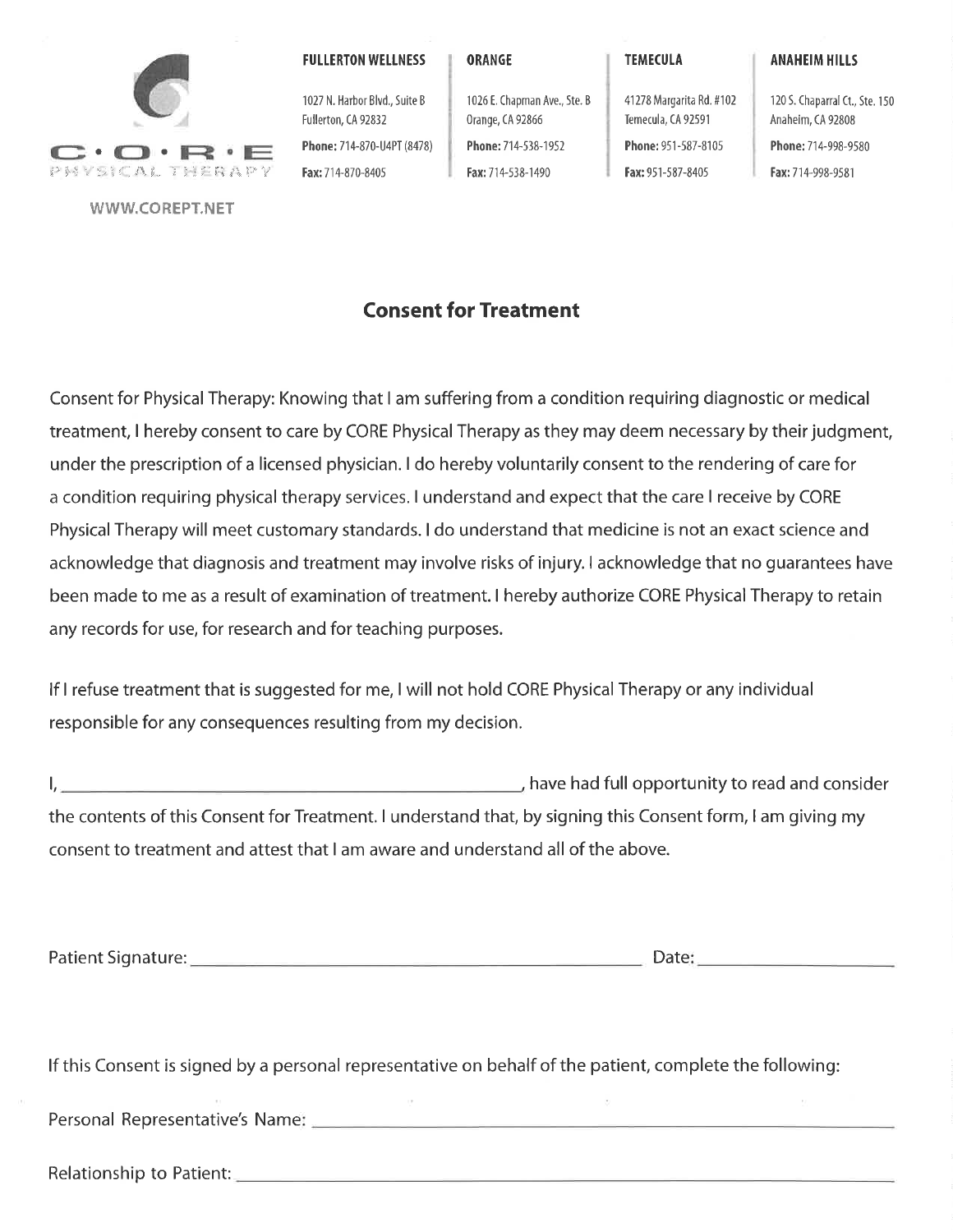

### **RELEASE OF INFORMATION**

I hereby authorize the staff at CORE Physical Therapy, to release any medical, scheduJing and/or biJling infonnation on me to the following individual(s) should they request it:

|        | is my | DOB: |
|--------|-------|------|
|        | is my | DOB: |
| я<br>ر | is my | DOB: |

I understand that this will not provide authorization for copies of records. This release will serve in the capacity of the above-mentioned individual(s) needing to ask questions regarding my care, make or edit appointments or have questions regarding my financial status. I release all CORE Physical Therapy staff members from any liability that may arise from the release of any such information. I understand that if J would like to request copies of my medical records at any time, I will need to sign a Records Release Form and **pay** the required fee.

Patient Signature:

Date:

**Witness:** 

**FULLERTON WELLNESS CENTER**  1027 N Harbor *Blvd,* Ste B Fullerton, CA 92032 ph. 714.870,U4PT (8478) fx. 714. 870.B405

**ORANGE**  1026 E Chapman Ave, Ste C Orange, CA 92866 ph. 714.538.7952 fx. 714.538.1490

**ANAHEIM HILLS**  120 5 Chaparral Ct, Ste 150 Anaheim, CA 92808 ph. 714.99B.9580 fx. 714.998,9581

**TEMECULA**  41278 Margarita Rd, Ste 102 Temecula, CA 92591 ph. 951.587.8105 fx. 951.587,8405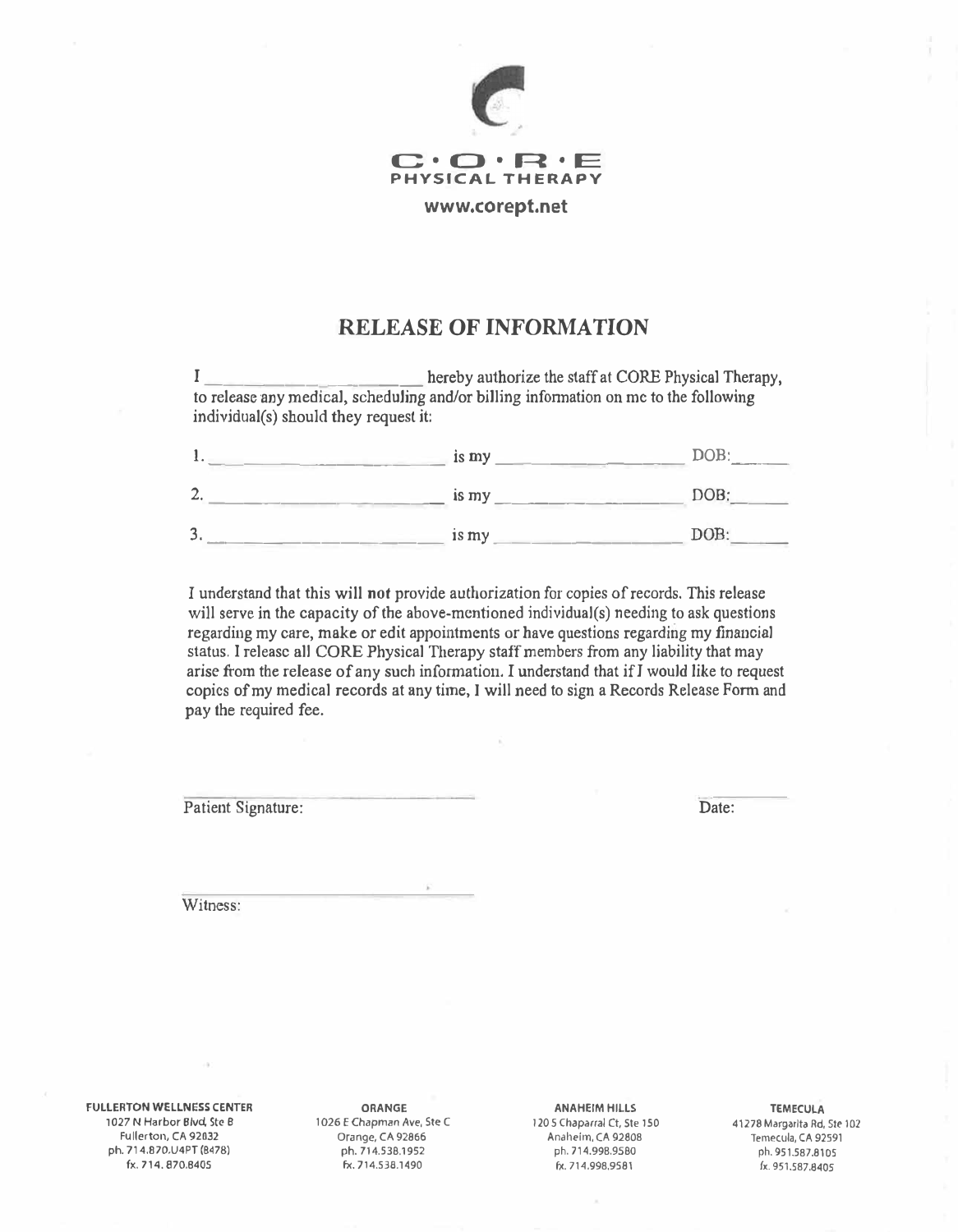

#### **FULLERTON WELLNESS**

1027 N. Harbor Blvd., Suite B Fullerton, CA 92832

**Phone:** 714-870-U4PT (8478)

Fax: 714-870-8405

#### **ORANGE**

Orange, CA 92866 **Phone:** 714-538-1952 Fax: 714-538-1490

1026 E. Chapman Ave., Ste. B

#### **TEMECULA**

41278 Margarita Rd. #102 Temecula, CA 92591 **Phone:** 951-587-8105

Fax: 951-587-8405

120 5. Chaparral Ct., Ste. 150 Anaheim, CA 92808 **Phone:** 714-998-9580 Fax: 714-998-9581

**ANAHEIM HILLS** 

**WWW.COREPT.NET** 

### **Patient Health History**

| Patient's Name:        | Patient's Age:<br>Date:  |                    |
|------------------------|--------------------------|--------------------|
| Patient's Occupation:  | When did the pain start? | (Approximate Date) |
| <b>PATIENT HISTORY</b> |                          |                    |

#### **How did the pain start? Suddenly Gradually Lifting** No apparent reason **Pulling** Injured at work Bending Dther **What activities make the pain worse?**  Exercise (during) Bending forward<br>Exercise (after) Bending backwar **Exercise (after)** Bending backwards<br>Sitting Coughing Sitting Coughing<br> **D** Coughing<br>
D Coughing

Sneezing

Pain pills Injection for pain

### **Pain/Symptoms**

On the body diagram to the right, indicate your region of pain using the symbols below:

(X) Sharp (+) Numb/Tingling (#) Dull/Aching (B) Burning Pain Level (0-10)



#### **What medications are you currently taking?**

| pitting<br><b>HIJCCUOLLIOL PUILL</b>                                                                                                                                                                                                                                                                                                                                      |                                                                                                                                                                                    |                                                                                                                                                                                                                                |
|---------------------------------------------------------------------------------------------------------------------------------------------------------------------------------------------------------------------------------------------------------------------------------------------------------------------------------------------------------------------------|------------------------------------------------------------------------------------------------------------------------------------------------------------------------------------|--------------------------------------------------------------------------------------------------------------------------------------------------------------------------------------------------------------------------------|
| Muscle relaxants<br>Standing                                                                                                                                                                                                                                                                                                                                              | Yes/No                                                                                                                                                                             | Yes/No                                                                                                                                                                                                                         |
| Nothing<br>Walking                                                                                                                                                                                                                                                                                                                                                        | Allergies                                                                                                                                                                          | Change in bowel or                                                                                                                                                                                                             |
| Anti-inflammatories<br>Other                                                                                                                                                                                                                                                                                                                                              | <b>Diabetes</b>                                                                                                                                                                    | bladder habits                                                                                                                                                                                                                 |
| How long have you had this pain?<br>Vears __________ Months __________ Weeks<br>How long have you had similar pain?                                                                                                                                                                                                                                                       | High blood pressure<br>Heart disease<br>Stroke (CVA)<br>Cancer or tumors<br>Lung problems                                                                                          | Change in stool color or<br>rectal bleeding<br>Increased thirst or hunger<br>Frequent urination<br>Indigestion or heartburn                                                                                                    |
|                                                                                                                                                                                                                                                                                                                                                                           | Arthritis/joint difficulties<br>(Ir) regular headaches                                                                                                                             | Nausea or vomiting<br>Changes in memory                                                                                                                                                                                        |
| Have you ever had any of these diagnostic tests?<br>Yes<br>  No<br>X-rays<br>Date<br>CT scan<br>No<br>Yes<br>Date __________<br><b>EMG/NCV</b><br>Yes<br>No<br>Date _________<br>No<br><b>MRI</b><br>Yes<br>Date __________<br>Arthrogram<br>No<br>Yes<br>Date _________<br>Injections<br>Yes<br>No.<br>Have you been hospitalized for your problem?<br>$Yes$ $No$ $Date$ | Dizziness/blackouts<br>Seizures/nerve disorders<br>Visual problems<br>Immunity disorders<br>Gout<br>Are you pregnant?<br>Joint replacement<br>Night sleep disturbance<br>Pacemaker | Unusual fatigue/weakness<br>Fever or chills<br>Frequent or easy bruising<br>or bleeding<br>Frequent cramping<br>Do you have pain 24 hours?<br>Do you awaken from pain?<br>Do you smoke? ____ #/day<br>Do you drink? ____ #/day |
| Have you had surgery for your problem?<br>Yes No<br>Date has a series of the series of the series of the series of the series of the series of the series of the s                                                                                                                                                                                                        | for this condition?                                                                                                                                                                | What other types of doctors/health care providers have you seen                                                                                                                                                                |
| Have you had any other surgery performed?                                                                                                                                                                                                                                                                                                                                 |                                                                                                                                                                                    |                                                                                                                                                                                                                                |

#### **Have you had** Yes | No Date

**What reduces the pain?** 

Lying down **Sitting Standing Walking**